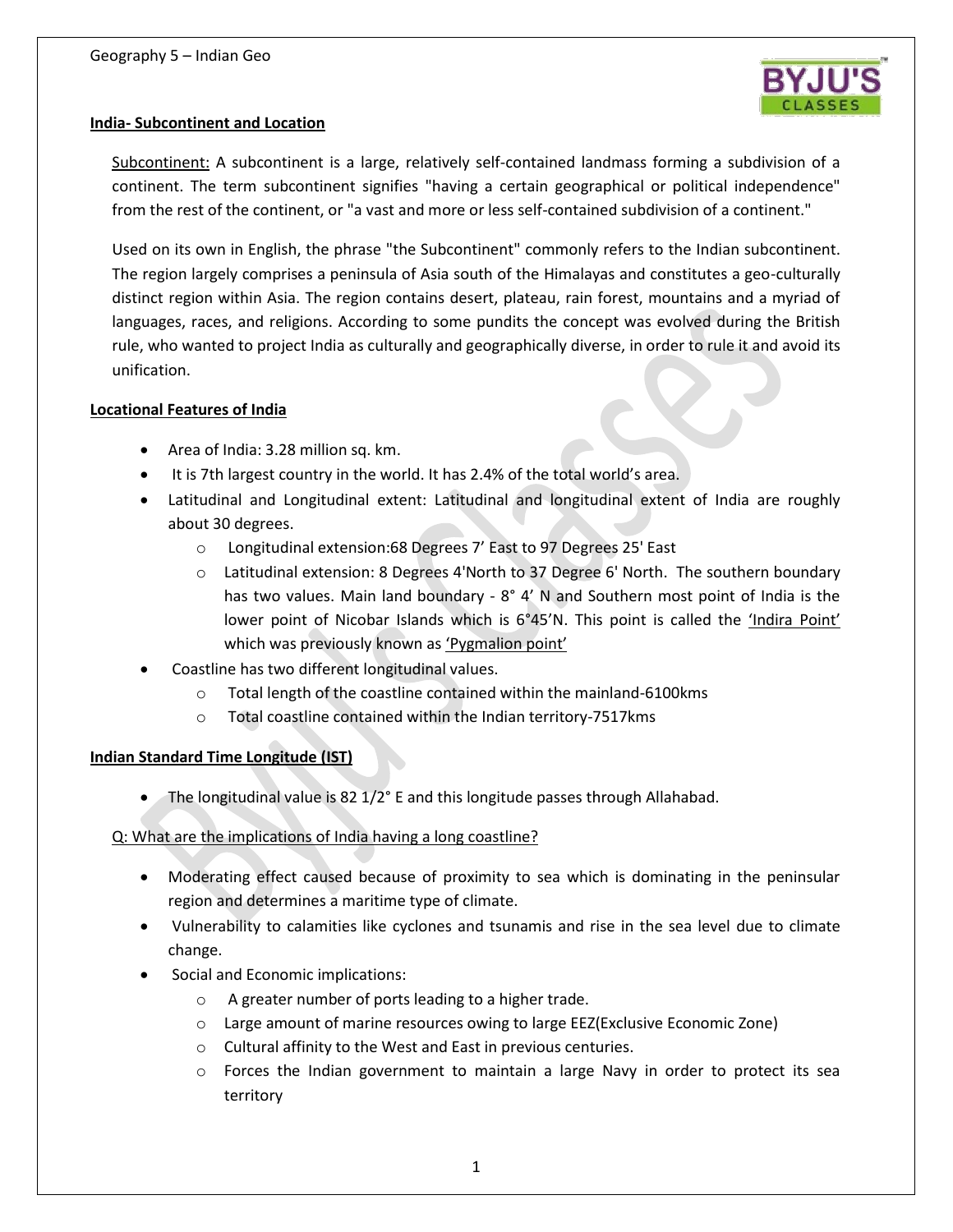## **STRUCTURE AND PHYSIOGRAPHY OF INDIA**

Based on the variations in its geological structure and formations, India can be divided into three geological divisions. These geological regions broadly follow the physical features:

- 1. The Peninsular Block
- 2. The Himalayas and other Peninsular Mountains
- 3. Indo-Ganga-Brahmaputra Plain.

# THE PENINSULAR BLOCK:

- The northern boundary of the Peninsular Block is an irregular line running from Kachchh along the western flank of the Aravali Range near Delhi and then roughly parallel to the Yamuna and the Ganga as far as the Rajmahal Hills and the Ganga delta. Apart from these, the Karbi Anglong and the Meghalaya Plateau in the northeast and Rajasthan in the west are also extensions of this block. The northeastern parts are separated by the Malda fault in West Bengal from the Chotanagpur plateau. In Rajasthan, the desert and other desert–like features overlay this block.
- Formed by a great complex of very ancient gneisses and granites, which constitutes a major part of it.
- Since the Cambrian period, the Peninsula has been standing like a rigid block and never been submerged, with the exception of some of its western coast which is submerged beneath the sea
- Part of the Indo-Australian Plate, it has been subjected to various vertical movements and block faulting. The rift valleys of the Narmada, the Tapi and the Mahanadi and the Satpura block mountains are some examples of it.
- The Peninsula mostly consists of relict and residual mountains
- The river valleys here are shallow with low gradients.

# THE HIMALAYAS AND OTHER PENINSULAR MOUNTAINS:

- Young, weak and flexible in their geological structure unlike the rigid and stable Peninsular Block.
- Still subjected to the interplay of exogenic and endogenic forces, resulting in the development of faults, folds and thrust plains.
- These mountains are tectonic in origin, dissected by fast-flowing rivers which are in their youthful stage. Various landforms like gorges, V-shaped valleys, rapids, waterfalls, etc. are indicative of this stage.

### INDO-GANGA-BRAHMAPUTRA PLAIN:

- These plains are formed mainly by sediments brought by the Indus, the Ganga and the Brahmaputra river systems.
- Originally, it was a geo-synclinal depression which attained its maximum development during the third phase of the Himalayan mountain formation.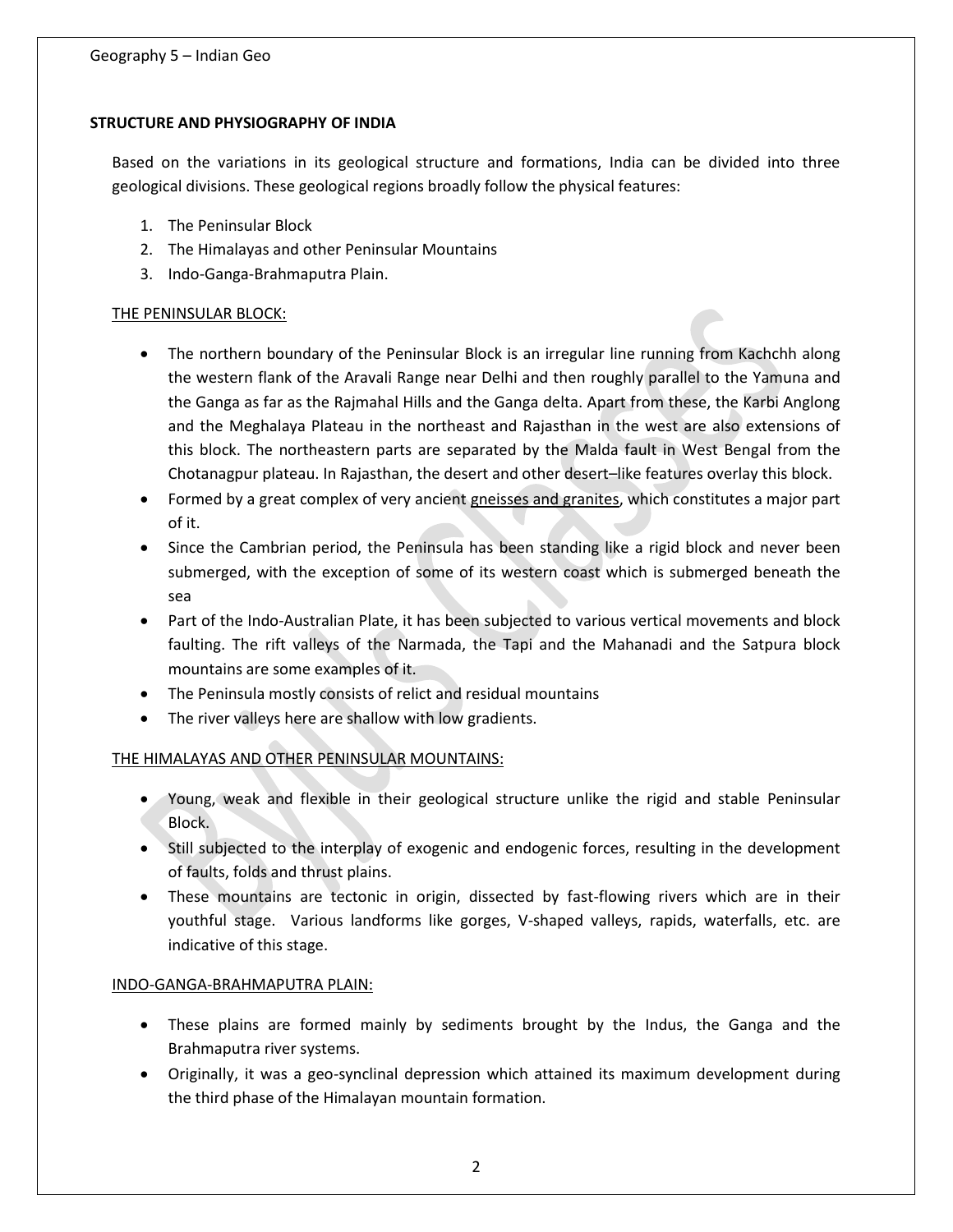Average depth of alluvial deposits in these plains ranges from 1,000-2,000 m.

### PHYSIOGRAPHY:

Physiography of an area is the outcome of structure, process and the stage of development. The land of India is characterized by great diversity in its physical features. Based on these macro variations, India can be divided into the following physiographic divisions:

(1) The Northern and North-eastern Mountains

- (2) The Northern Plain
- (3) The Peninsular Plateau
- (4) The Indian Desert
- (5) The Coastal Plains
- (6) The Islands

# **The North and Northeastern Mountains:**

- The North and Northeastern Mountains consist of the Himalayas and the Northeastern hills.
- The Himalayas consist of a series of parallel mountain ranges. Some of the important ranges are the Greater Himalayan range, which includes the Great Himalayas and the Trans-Himalayan range, the Middle Himalayas and the Shiwalik.
- Orientation:
	- o Northwest to the Southeast direction in the Northwestern part of India.
	- o In the Darjeeling and Sikkim regions lie in an east west direction,
	- o In Arunachal Pradesh they are from southwest to the northwest direction.
	- o In Nagaland, Manipur and Mizoram, they are in the north-south direction.
- The approximate length of the Great Himalayan range, also known as the central axial range, is 2,500 km from east to west, and their width varies between 160-400 km from north to south.

On the basis of relief, alignment of ranges and other geomorphological features, the Himalayas can be divided into the following sub-divisions:

- 1. Kashmir or Northwestern Himalayas
- 2. Himachal and Uttaranchal Himalayas
- 3. Darjeeling and Sikkim Himalayas
- 4. Arunachal Himalayas
- 5. Eastern Hills and Mountains.